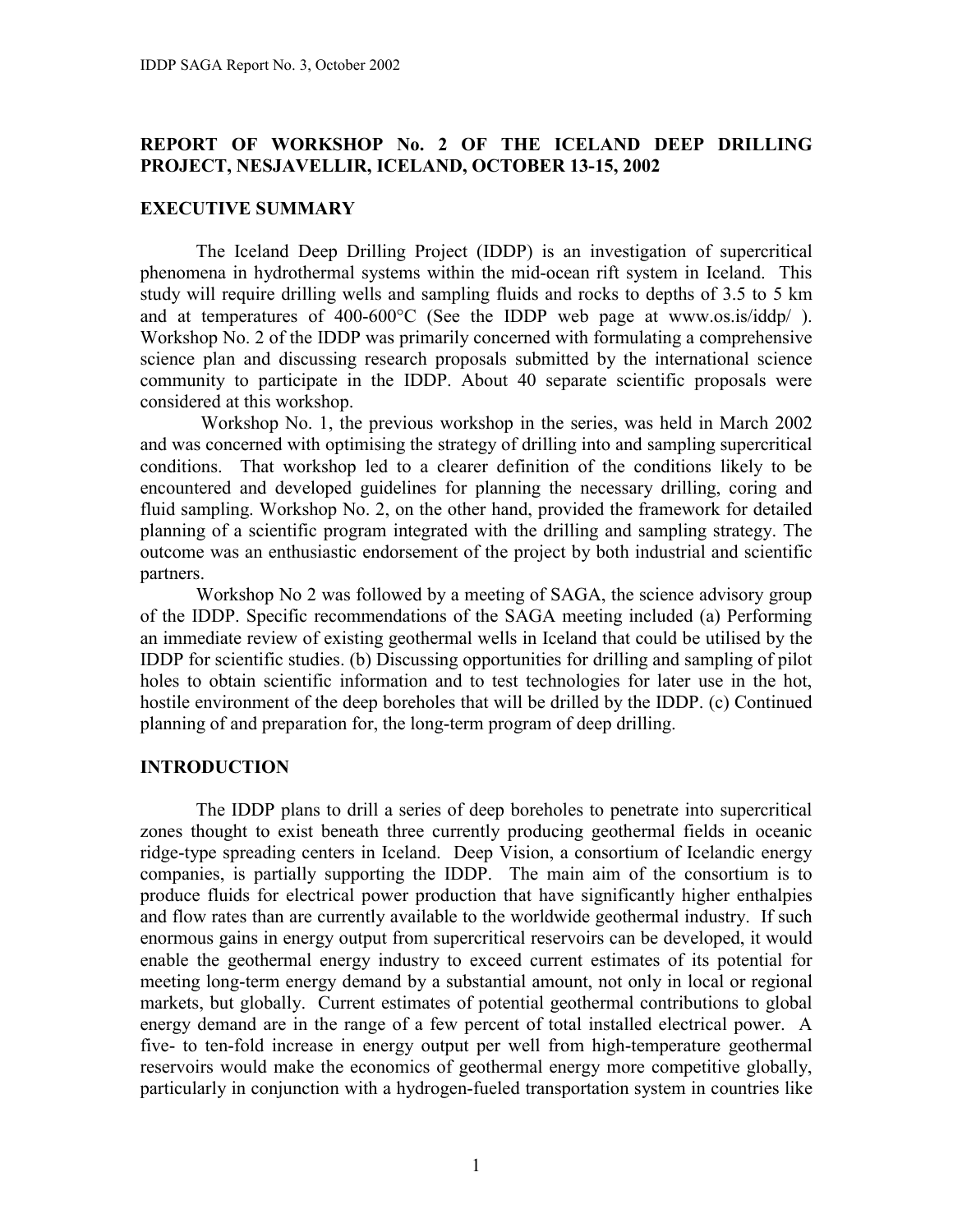Iceland that lack sources of hydrocarbon fuels. Therefore, the success of this project can have important environmental as well as scientific benefits.

Deep Vision is conducting a feasibility study, with a budget of more than US \$500,000, to examine three candidate sites in Iceland and to consider the economic and engineering issues of drilling to greater depths and higher temperatures than are currently drilled. Deep Vision has invited the participation of the scientific community to use these wells for scientific studies that are of mutual advantage to both industrial and scientific participants. Accordingly a start-up meeting was held in Reykjavik in June of 2001, with funding from the International Scientific Continental Drilling Program (ICDP), to begin planning a scientific program. A *Science Applications Group of Advisors* (SAGA), with both Icelandic and international membership was formed (see Appendix 1) to develop the guidelines for a scientific program within the IDDP.

Workshop No. 1, funded by the ICDP, was held at Nesjavellir, Iceland, March 17-  $19<sup>th</sup>$  2002, to assess the progress of the feasibility study, and to discuss the options for meeting the challenges of drilling at high temperatures while maximizing the sampling and measurements essential to the scientific program. That workshop began with presentations on the pressures, temperatures, fluid characteristics, lithologies and reservoir properties expected in supercritical zones underlying geothermal fields in Iceland. This was followed by a wide-ranging discussion by international drilling experts about possible drilling strategies and costs, leading to guidelines for planning the operational program of the IDDP.

This document is a report of Workshop No. 2, also supported by the ICDP, that focused on the science program, held at Nesjavellir on October 13-15, 2002. About 70 participants, guests and observers were present. Appendices 2 & 3 show the Agenda of the Workshop and the List of Attendees. Apart from Icelanders, participants came from Japan, New Zealand, Italy, France, Germany, Norway, Canada and USA. The SAGA committee met on October  $16-17<sup>th</sup>$  to review the input from Workshop No. 2 and to discuss integration of the science program with the overall IDDP drilling program.

## **BACKGROUND**

## **Why Study Supercritical Conditions?**

The physics and chemistry of supercritical fluids in the Earth's crust are of considerable interest in understanding problems as diverse as the cooling of igneous intrusions, contact metamorphism, the formation of hydrothermal ores, and submarine hot springs on mid-ocean ridges, known as black smokers. Superheated steam produced from a fluid in the supercritical state can have a higher enthalpy than steam produced from a two-phase system. Large changes in physical properties at, and near, the critical point in dilute fluid systems can lead to extremely effective rates of mass and energy transport. Similarly, because of major changes in the solubility of minerals above and below the critical state, supercritical phenomena play a major role in high temperature water/rock reaction, and the formation of ore bodies. Hitherto, study of supercritical phenomena has been restricted to either small-scale laboratory experiments or to investigations of "fossil" supercritical systems in boreholes, mines and outcrops. Furthermore mathematical modeling of the chemistry of supercritical fluids is hampered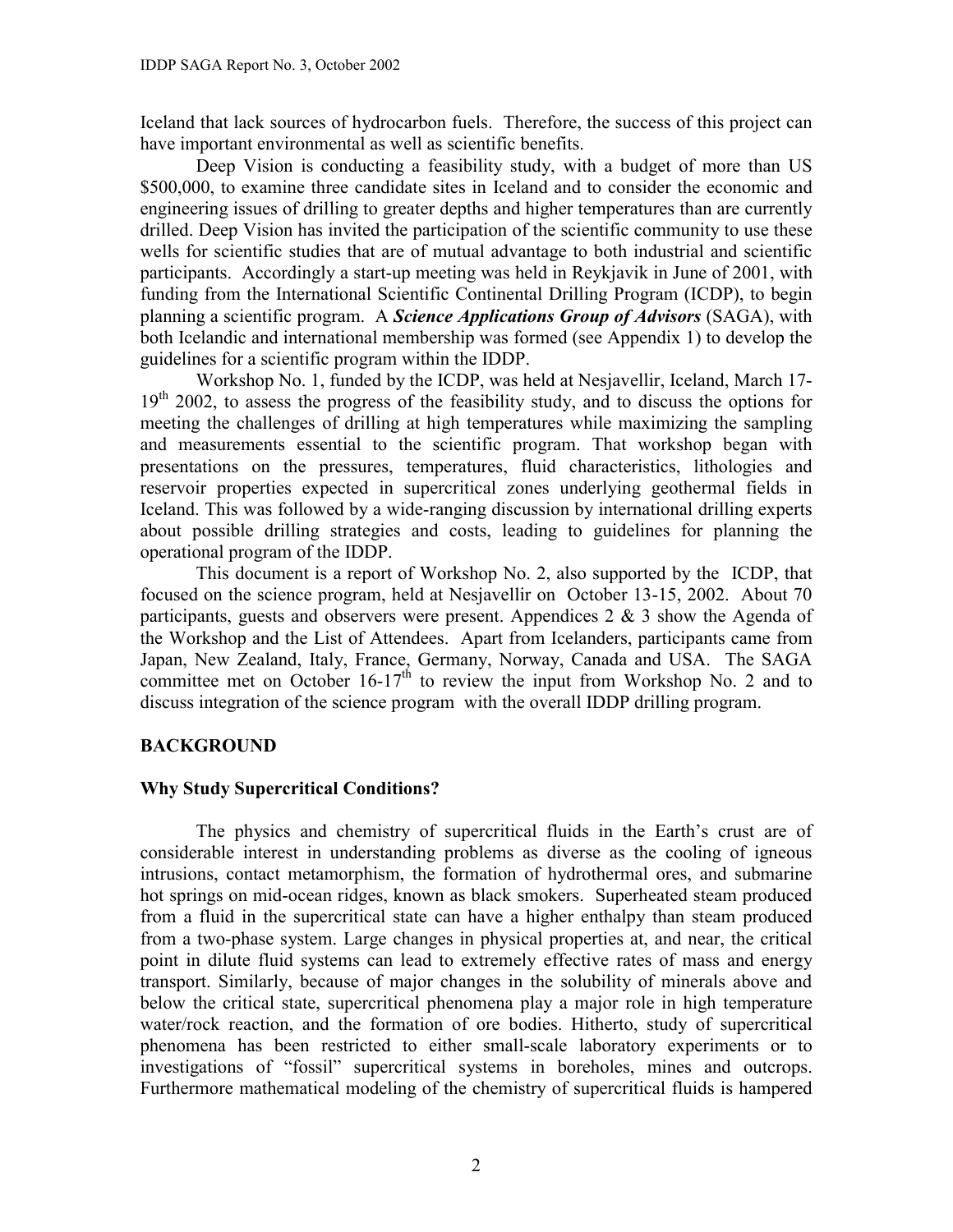by a lack of a reliable thermodynamic database over the range of temperatures and pressures of the supercritical state.

### **Why Drill in Iceland?**

Iceland is the largest landmass straddling a mid-ocean ridge. This diverging plate boundary results in active rifting and volcanism that provides the heat source for a geothermal industry that plays an important role in the economy and quality of life in Iceland. Very high heat flows within this active tensional regime indicate supercritical temperatures should exist at drillable depths in several places in Iceland. Temperatures greater than 300°C are commonly encountered in wells drilled to only 2 km. The likely existence of permeable regions in brittle basaltic rock at supercritical temperatures at still greater depths beneath some of these geothermal fields is inferred from the distribution of hypocentral depths of seismic activity that continues to below 5 km. For example, seismicity is observed below 5 km depth in the area of the Hengill volcano where the temperature should certainly be higher than the critical temperature. A low value of the ratio  $V_p/V_s$  is also observed in the Hengill area. A temperature of 380 °C was measured in a feed zone at 2200 m depth in well Nesjavellir No. 11, drilled in 1985 on the northern side of the volcano. This feed zone caused an underground blowout for about one week due to inter-zonal flow from the depth of 2200 m up to the level of 1100 m where the fluid exited into the formation.

The three sites selected for consideration by the IDDP display different stages in the tectonic development of the mid-ocean ridge. The Reykjanes site represents an immature stage of rifting with a sheeted dike complex as a heat source. Fluids produced by 2 km deep geothermal wells in this system are evolved seawater. At Nesjavellir, the Hengill central volcano is the heat source for a geothermal reservoir in a graben recharged by meteoric water. The Krafla high-temperature geothermal field is developed above a magma chamber in a mature, active caldera. It produces evolved meteoric water with some addition of volcanic gases.

It is clear that the objectives of the IDDP overlap with those of drilling being considered on submarine ocean ridges by the international ocean-drilling program. Indeed Iceland might be considered as a *"Mission Specific Platform"* for drilling at a divergent plate margin. . There are clear logistic advantages to drilling on land rather than at sea. Similarly, because of its location on the Mid-Atlantic Ridge, at the center of a Large Igneous Province, Iceland is perhaps the most attractive site world-wide for drilling in support of investigations that address a wide range of world-class scientific questions involving active igneous and hydrothermal processes at divergent plate margins. These include the formation of ophiolites, and the hydrothermal activity leading to ore formation and black smokers.

#### **GOALS AND ORGANIZATION OF IDDP WORKSHOP No**. **2**

This project takes advantage of the unique geologic setting of Iceland to gain a deeper understanding of fundamental processes that lead to creation of energy resources and mineral deposits. Specifically this project will drill and investigate an accessible high-temperature, magma-hydrothermal system within an ocean-spreading centre on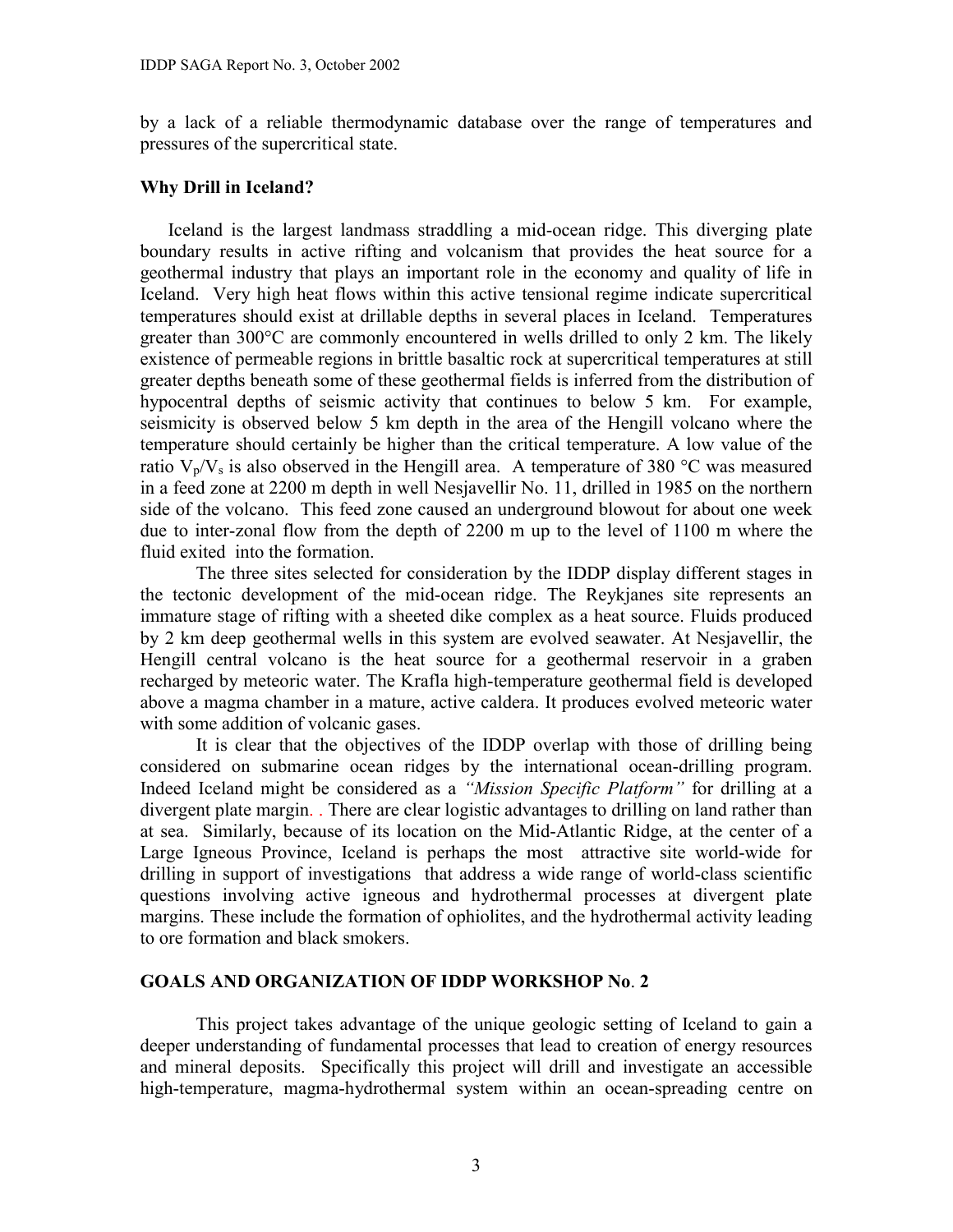land, to a depth that reaches into the realm of supercritical phenomena. The outcome of Workshop No 1 was reassurance that, in spite of the difficulties, drilling and sampling supercritical conditions in Iceland can be carried out safely and economically. Workshop No 2 reviewed the progress of the feasibility study, discussed a wide range of exciting scientific studies, and then split into panels to discuss (A) Rock studies (B) Fluid studies, (C) Reservoir property studies, and (D) Technical issues.

# **REPORT OF THE PANEL ON ROCK STUDIES**

The purposes of the proposed petrological and geochemical studies are to : (1) determine the protoliths and the volcanological, hydrothermal and tectonic history of the site(s) chosen for deep drilling. This is relevant to elucidating the formation of ophiolite sequences and ocean crust, and the volcanic processes, magma evolution and fluid movement at spreading centers.

(2) determine mineral parageneses and calculate mineral-fluid equilibria in the subcritical to supercritical regions. The geochemical, mineralogic, and geophysical data will be used to evaluate solution-mineral equilibria under both subcritical and supercritical conditions. Mineralogic phase relations and parageneses will be combined with thermodynamic properties of mineral components and fluids, to compute chemical affinities of pH and redox sensitive reactions. This will provide a basis for developing reactive mass transfer models.

(3)evaluate mass transfer. The effects of protolith (compositional as well as petrophysical) properties, of temperature, of metamorphic grade, and of fluid composition on mass transfer will be evaluated. Quantifying volume changes due to water/rock reaction can be addressed by assuming conservation of mass for one or more immobile components. Another approach is to quantify trace element mobility during basalt alteration. Comparative analyses of trace element concentrations of geothermal fluids and secondary minerals from the production zones in specific drillholes will allow evaluation of the degree to which trace element concentrations of aqueous solutions are controlled by partitioning equilibria with secondary minerals.

(4) model the magma-hydrothermal system including the supercritical regime. Investigation of the dynamics of hydrothermal activity and near-critical behavior will involve establishing the thermal stages of the system from analysis of thermal gradients, micro-seismic and conductivity datasets, distribution functions of fluid inclusions, and curvature of thermal fields. The chronology of fluid percolation paths and the nature of alteration mineral assemblages and mineral zonation patterns will help detect near-critical behavior, and provide input for computation of models of magma-hydrothermal interaction.

*Sample Requirements.* In view of the very small amount of drill core available from the geothermal systems being considered as targets by the IDDP, it is desirable to obtain as much core as possible. The highest priority is for cores below 2000 meters depth, in or near the supercritical zone, and specifically near zones from which fluid samples are obtained. If the IDDP drills a core hole by re-entering and deepening an existing well it would be desirable to consider collecting side-wall cores in the open interval in that well, or else coring a slim hole alongside it, if costs and technical considerations permit.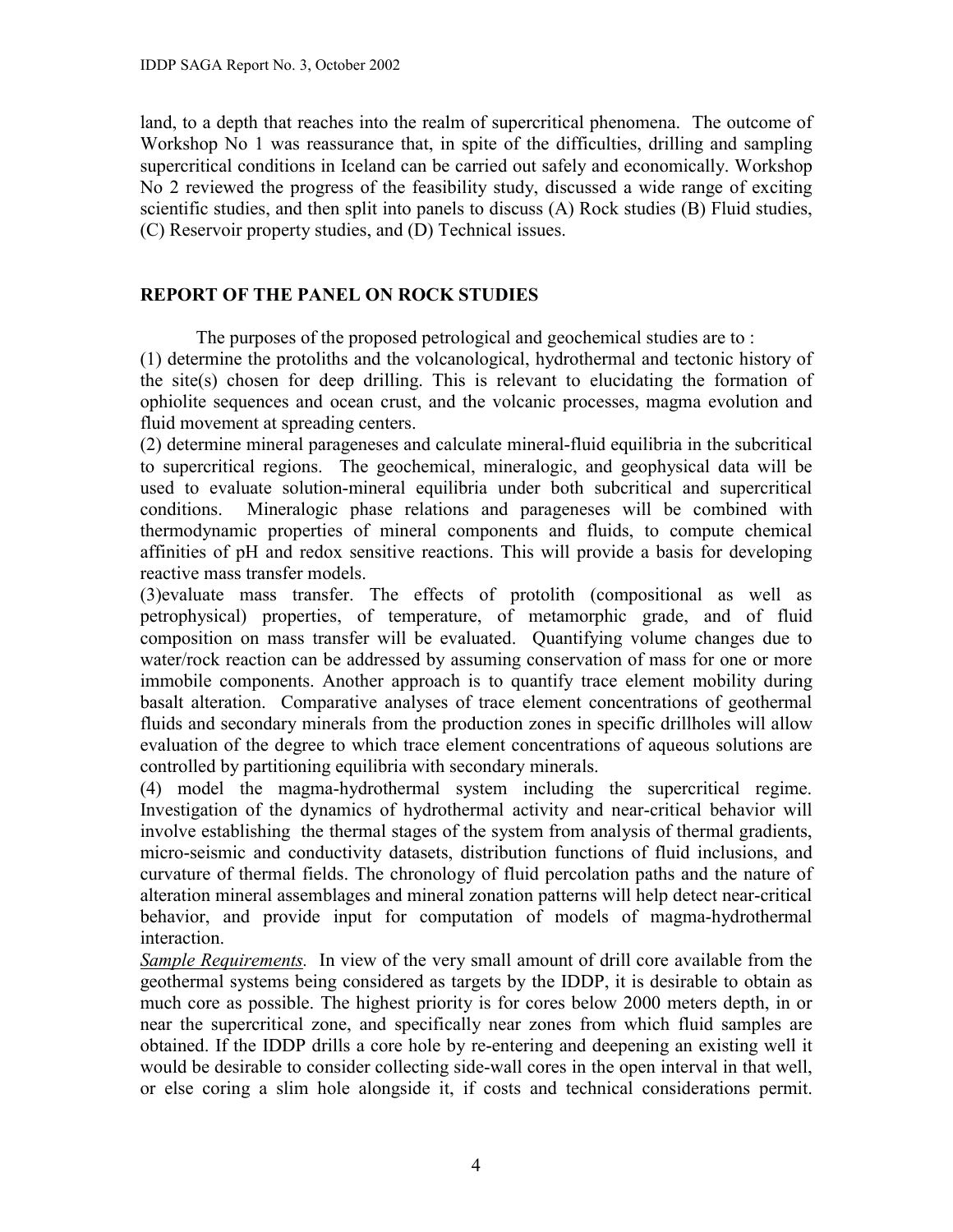Similarly preexisting rock samples and data already available from a borehole that is to be deepened should be retained and curated by the IDDP for study by the project.

*Studies During Drilling.* Because of the need to recognize supercritical zones in real time, and to anticipate potential hazards during drilling, it will be necessary to operate a petrographic laboratory at the well site equipped with at least fluid inclusion and thin section capabilities. Otherwise sample handling and curation will be patterned on past ICDP projects (for example the Hawaiian Scientific Drilling Project). A formal samplehandling protocol will be implemented. The basic core description should include lithology, alteration, stratigraphy, structural and extrusive/intrusive relations, and predrilling fracture distribution, orientation and cross-cutting relations.

*Post-drilling Studies.* Subsequent petrographic descriptions should start with detailed descriptions of primary mineralogy and textures and secondary or alteration mineralogy and textures. These studies should address alteration and replacement of primary minerals and deposition of secondary minerals in open spaces and within vesicle- or vein-wallrock zones adjacent to healed fractures. Geochemical studies of whole rocks, minor and trace elements and stable and radioactive isotopes will then follow, according to the needs of specific investigators. Samples will be selected for geochronologic and petrophysical characterization including porosity and permeability, electrical resistivity, seismic velocity, natural gamma/neutron density, and magnetic susceptibility and paleomagnetism.

*Integration and Interpretation*. Most importantly these data will be integrated with regional geologic and geophysical data, paying specific attention to the nature and history of the fracture network and to the relationship of this network to the tectonic and geothermal history of the system on local, regional and global scales. All of these proposed studies are relevant to furthering our understanding of the origin, nature and economic potential of the supercritical zones in Iceland. In terms of global geoscience these studies also relate to issues such as:

- (1) the time and spatial relationships in fluid chemistry, alteration minerals, and isotopic systematics during evolution of sub- to super-critical geothermal systems on an ocean-spreading ridge;
- (2) the mantle contribution to volatiles in ocean-spreading ridge hydrothermal systems;
- (3) and global geochemical cycles that control, for example, ocean chemistry. Another example would be mechanisms for the generation of methane and higher hydrocarbon compounds in water-basalt geothermal systems, with implications to the global methane flux.

# **REPORT OF THE PANEL ON FLUID STUDIES**

The fluid studies panel outlined a program of study that addresses fluid sampling, analysis, and interpretation, and it identified tasks that must be completed before and during drilling. The panel discussed the relative merits of the three areas being considered for drilling and concluded that drilling into supercritical conditions could give valuable results in all of them. However, drilling at Reykjanes would be of more interest to the international scientific community primarily because of the interest in black smokers, ophiolites, and mid-ocean ridge processes.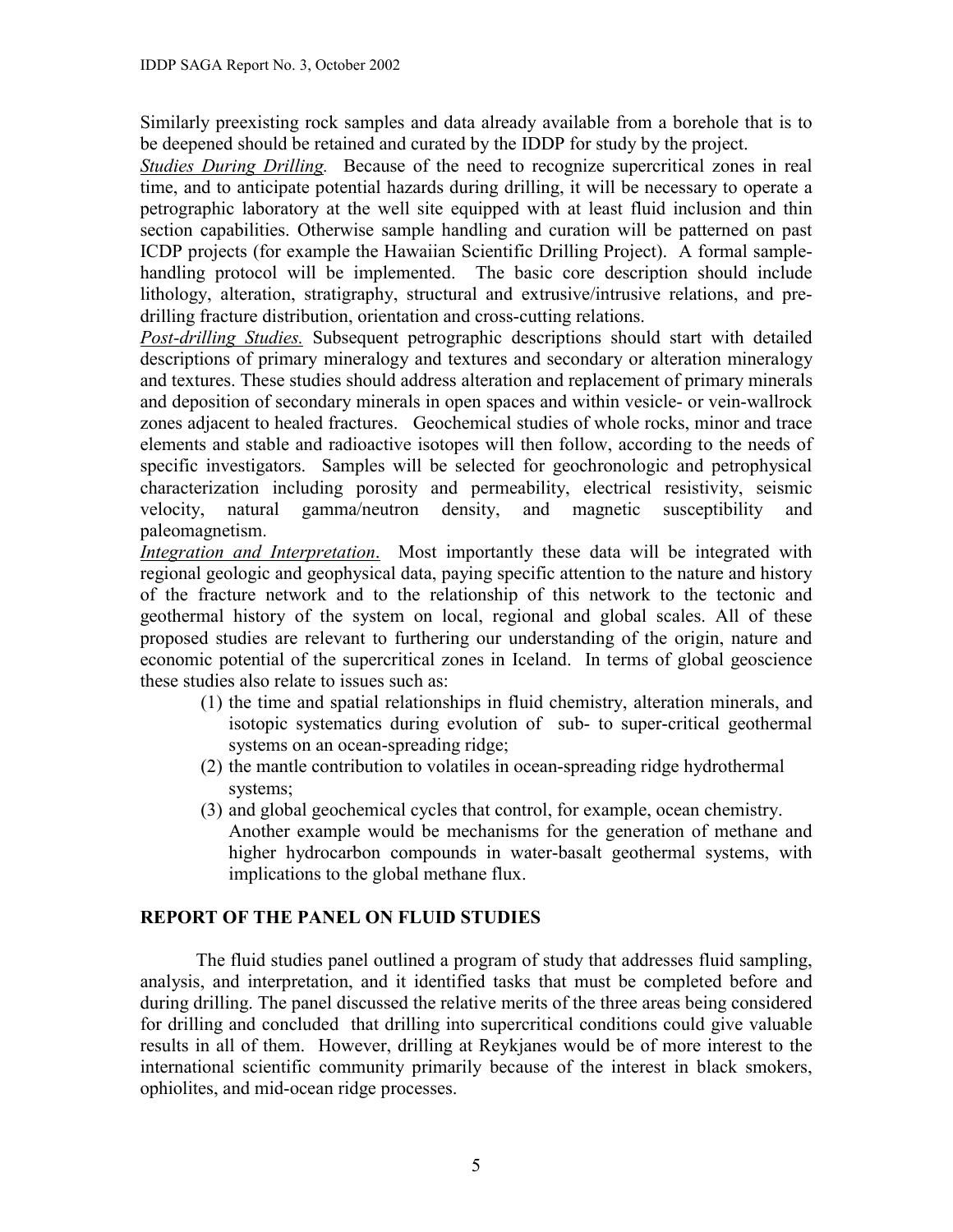One of the principal emphases of the fluid sampling program should be to obtain matched fluid and rock samples at fluid production points in the deep reservoir, since the chemistry and thermodynamics of the geothermal system can only be adequately described and interpreted from a knowledge of the total rock-water system. Such paired fluid-rock samples would be among the most valuable scientific products of the drilling. Such samples will optimize the ability to interpret both fluids and minerals, and would open opportunities for novel thermodynamic studies.

 Depending on costs, a second desirable goal would be to core the entire length of the drill hole. Among reasons for such coring is the embarrassing lack of information from cores in Icelandic geothermal systems in general, and ability to address specific questions such as why  $\delta D$  in deep fluids at Reykjanes is ca. -20  $\frac{0}{00}$  even though these fluids are apparently modified seawater.

Ideally every fluid-producing horizon should be sampled during drilling, and, ideally, each productive horizon should be cased off or cemented so as to prevent mixing of fluids from distinct aquifers. This would entail suspending drilling for a period to allow thermal recovery and to flush out drilling fluids by the production of fluids from the well. If drilling were to be stopped immediately when total loss of circulation occurs, a roughly representative sample of the fluid could likely be obtained after two or more days of discharge. Unfortunately, such an extensive program of sampling would be time-consuming, expensive, and technically difficult. However the scientific value of the fluid samples is great. A further concern is that repeated thermal cycling would be detrimental to the integrity of the well casing due to thermal stresses and possible damage by corrosion or scaling. Some participants argued that this plan for sampling is contrary to the concept of the "pipe", that was discussed extensively at Workshop No. 1. This "pipe" is a replaceable liner intended to protect the well casing against corrosion and scaling.

Owing to various problems with discharge samples (e.g. loss of material to scale, indefinite fluid-gas ratio), it would be most beneficial to obtain downhole fluid samples in addition to well head samples. Downhole samples still require well flushing to clear drilling fluids and to recover the aquifer temperature and pressure, so there is no benefit in that respect. Downhole samples can be obtained by mechanical, electronically controlled devices, or by a novel approach using artificial fluid inclusions. High temperature downhole samplers are under development in New Mexico and Canada that might be deployed for this project. Techniques for artificial fluid inclusion sampling, including potential millimeter-scale inclusions, still need to be developed experimentally, partly involving methods under development at Tohoku University.

Preferably, fluids would be analyzed for nearly all elements of the Periodic Table as well as for key anionic species and light stable isotopes (H, B, C, O, N, S etc.). Sampling and analysis of both filtered and unfiltered samples is necessary. Quantification of many trace elements is considered a valuable contribution of the project that sets it apart from previous studies. Large, ultrafiltered samples for the determination of organic constituents may well be of interest to many scientists. The cost of complete fluid analyses would be small compared to the cost of obtaining the samples.

 Recovery of hypersaline brines produced by supercritical phase separation would be of great interest internationally. A careful consideration is required of the nature and the likely residence, of such brines in supercritical systems.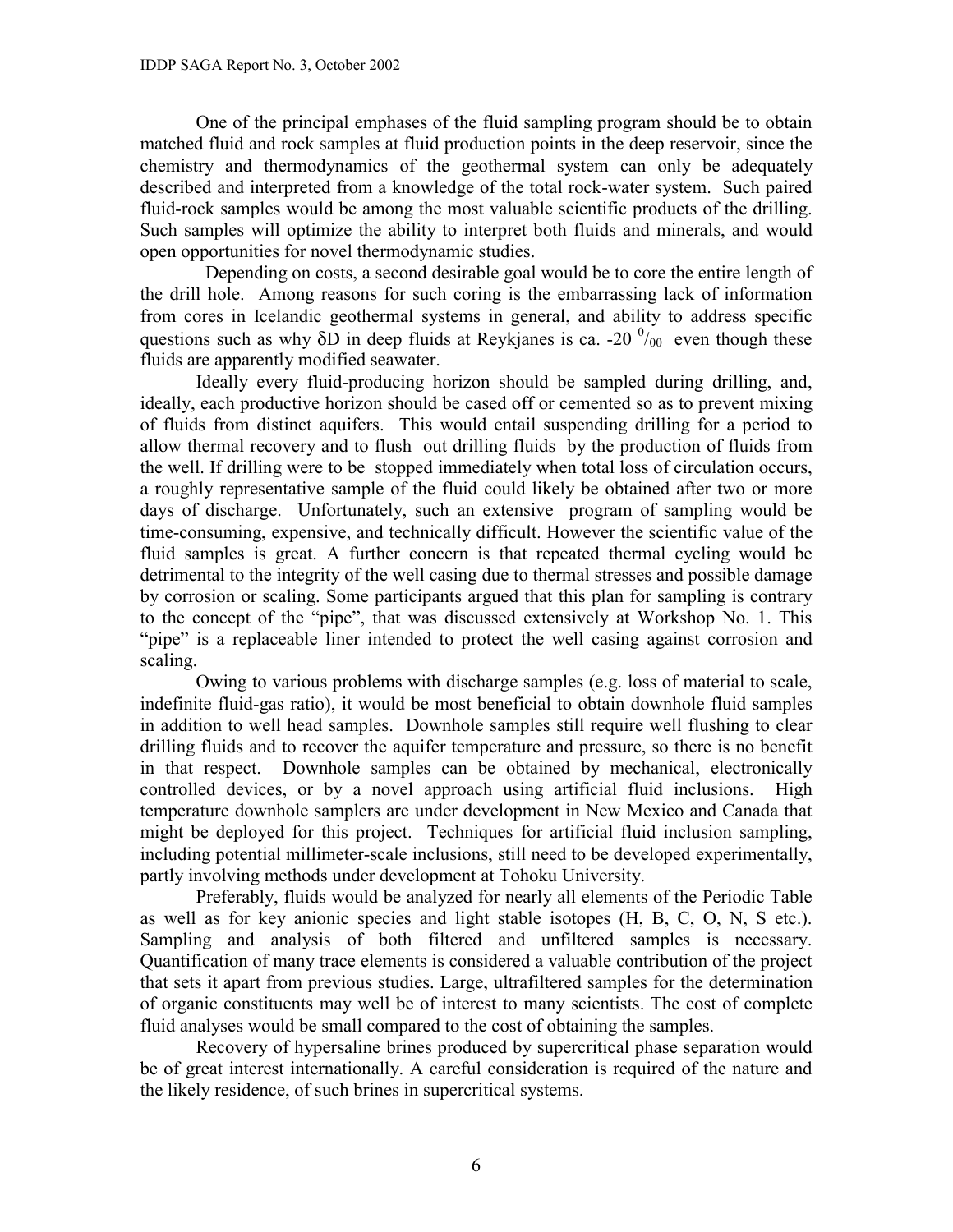Modeling of fluid properties before drilling will be useful. Such modeling should include boiling of fluids to identify potential mineral scale deposition and fluid pH, thereby aiding in site selection and well design. Such modeling will be tested when the "pipe" is later removed to identify scale minerals formed at each set of discharge conditions. A combination of modeling and experimental work based on produced fluids and rock samples would lead to the derivation of the thermodynamic properties of solid solution end members such as manganese and nickel chlorites, which are not available at present. A study of chemical species involved in slow redox reactions, such at the CH4-  $CO<sub>2</sub>$  and the  $SO<sub>4</sub>-H<sub>2</sub>S$  equilibria, would be of great interest. Such a study would probably require rapid analysis of fluids at the wellhead.

*Interpretation of fluids and minerals.* The interpretation of the fluid chemistry will rely on fluid analyses, measurements of physical parameters, and on minerals identified in rock samples matched to fluids. Concentrations of incompatible components in altered rock, fresh rock and fluid are essential to constrain the origin of the fluid and to gain a quantitative understanding of water-rock reactions and water-rock ratio. Isotopic data on minerals and fluids in combination with theoretical modeling of mineral saturation in reconstructed fluids with comparisons to the actual observed minerals will enable the development of a well constrained model of the fluid and mineral origins.

*Summary*. Ideally, we would like to sample fluids from every significant fluid inflow point in the well during drilling, then case off or cement those inflows so as not to mix fluids from separate aquifers. In each aquifer, we would like cored rock samples to match to the fluids. In practice, this ambitious sampling program would most likely have to be scaled down, and focused on the zones of greatest interest. All fluids should be analyzed for a very large set of major and trace elements, light stable isotopes and key molecular species. Using such analyses in conjunction with matching whole rock analyses and analyses of individual minerals, and with numerical modeling methods, we expect to be able to reconstruct the physical and chemical evolution of the supercritical geothermal system.

## **REPORT OF THE PANEL ON RESERVOIR STUDIES**

From the point of view of reservoir studies the well itself has the highest scientific value. The well itself will confirm or reject the existence of an economic resource at depth. Temperatures higher than the critical temperature have been measured in wells in Italy, the United States and Japan, confirming the presence of potential high-enthalpy resources at those locations. However, the well Nesjavellir No. 11 seems to be one of the few examples world-wide where a mass flow has been observed at such high temperatures. Two other examples are the San Pompeo No. 2 well in Larderello, Italy, and the Wilson No.1 well near The Geysers, California.

There will be substantial difficulties in obtaining representative values of reservoir properties from the IDDP well. Coring or any type of drilling will most likely cause some fracturing of the rocks and the parameters measured on the core in the laboratory will most likely reflect only approximate *in situ* values. The same situation also can be true for the fluid that may be contaminated or changed by phase separations before sampling.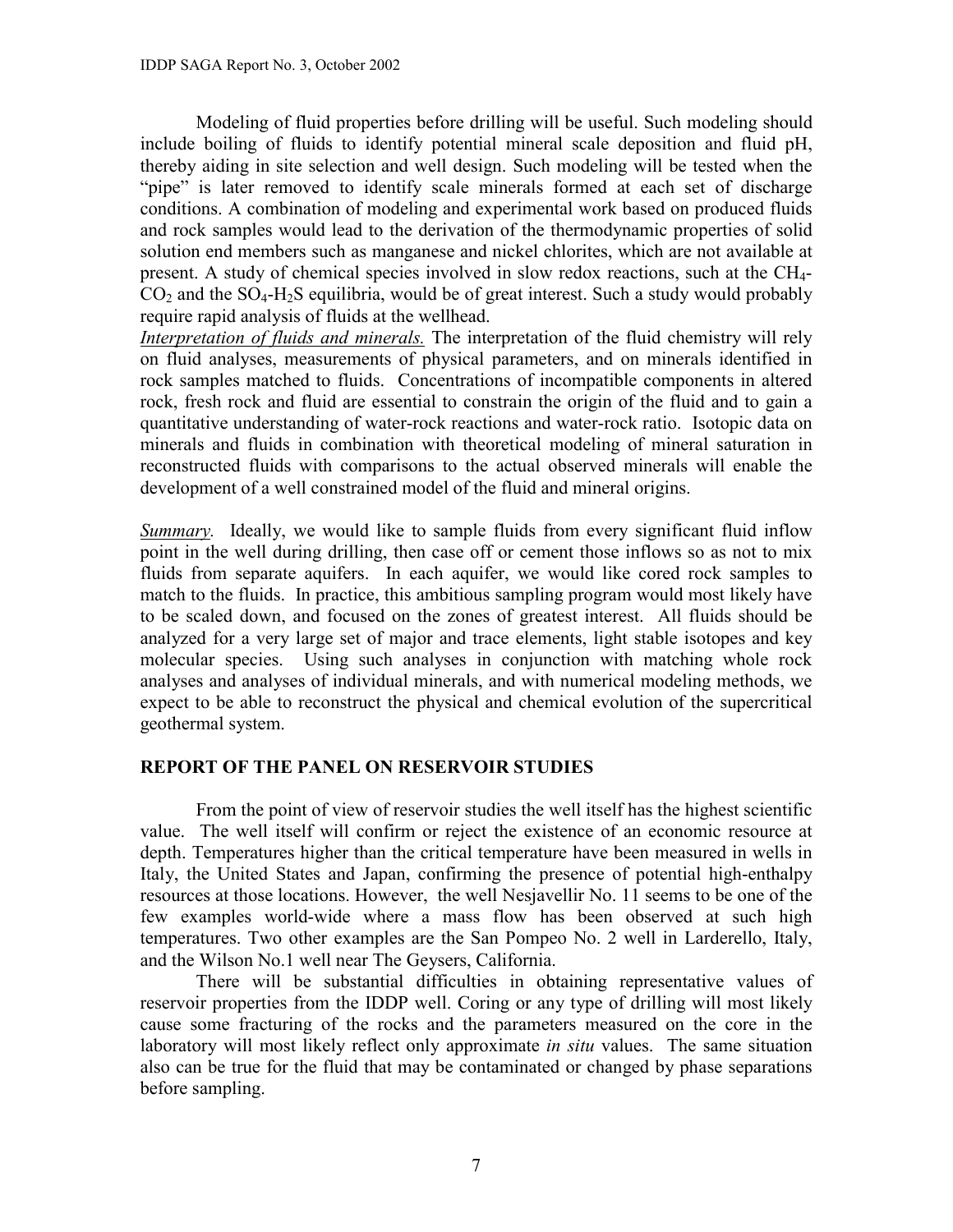There are several problems in state of the art reservoir simulation. At present most simulations of fluid behavior in reservoirs assume properties of pure water, while in reality saline solutions or, alternatively, dilute solutions containing high concentrations of dissolved gas are likely to be present. Temperatures and pressures of critical points of these natural fluids, and their densities and viscosities at and near their respective critical points may be significantly different compared to pure water. Also, even in the case of pure water, physical properties exhibit singularities near the critical point, and these circumstances cause difficulties in conventional simulation work. Simulation with relatively coarse grid has been carried out with reasonable results, but simulations with a fine grid close to the critical point become unstable. Present computer codes are not well suited to describe the behavior close to the critical point and better knowledge about the physical properties of the fluid are needed. Some laboratory experiments could improve the situation. On the other hand, the porosity structure of the rocks (porous versus fractured media) would not have much influence on simulation work in the supercritical region as mobility of a very dilute fluid, or the gas phase boiled off from a highly saline brine, is expected to be very high in the supercritical region.

*Recommended Pre-drilling Activities.* a) Numerical simulation. Carry out a parameter study describing how a supercritical system could be feeding a conventional sub-critical geothermal system. b) Laboratory experiments on the physical properties of the fluid. c) Detailed mapping of earthquake hypocenters in the drilling areas in order to map the minimum depth of the brittle crust. d) Magneto-telluric measurements to locate the top of the critical zone.

*Recommended Activities during Drilling.* a) A pressure temperature (P/T) memory tool should be attached to the core barrel at all times. During core recovery, a new tool would be attached. The pressure and temperature would be recorded immediately after the return to surface giving a fairly continuous record of the P/T conditions in the well during the core operation. (No extra rig time. Highest priority). b) Another P/T memory tool should be attached to the outside of the drill pipe. This tool would be retrieved when the drill bit is changed. The purpose of this P/T registration is to achieve pressure- and temperature gradients in the well during drilling. (No extra rig time. Medium priority). c) When significant loss of circulation is observed, an injection test should be carried out in order to record the transmissivity of the well. (The rig time required is 6-12 hours. Highest priority.) d) Downhole logging should be carried out every time the bit is changed. Each log should cover the depth interval from the last change of the bit. (Rig time required 6-12 hours. Medium priority.) e) A microseismic and an SP array should be arranged at the drill-site providing a continuous record of these parameters. Recording would start some months or a year before the drilling operation starts and continue for at least one year after the drilling has been completed. (No extra rig time. Medium to high priority.) f) Continuous recording of gases in the flow line. The equipment would record both the concentration and the type of gases coming up with the circulation fluid. (No extra rig time. Highest priority) g) Upgrade numerical simulation during drilling, if required. (No extra rig time. Lowest priority.) h) A detailed mud logging will be carried out. The usual Icelandic procedure can serve as an example. (No extra rig time. Highest priority.) i) A complete logging program, including lithological logs will be carried out for the whole open hole section at the end of drilling. (Rig time required 24-36 hours. Medium priority.) j) Stimulation of the well by massive cooling of the open hole section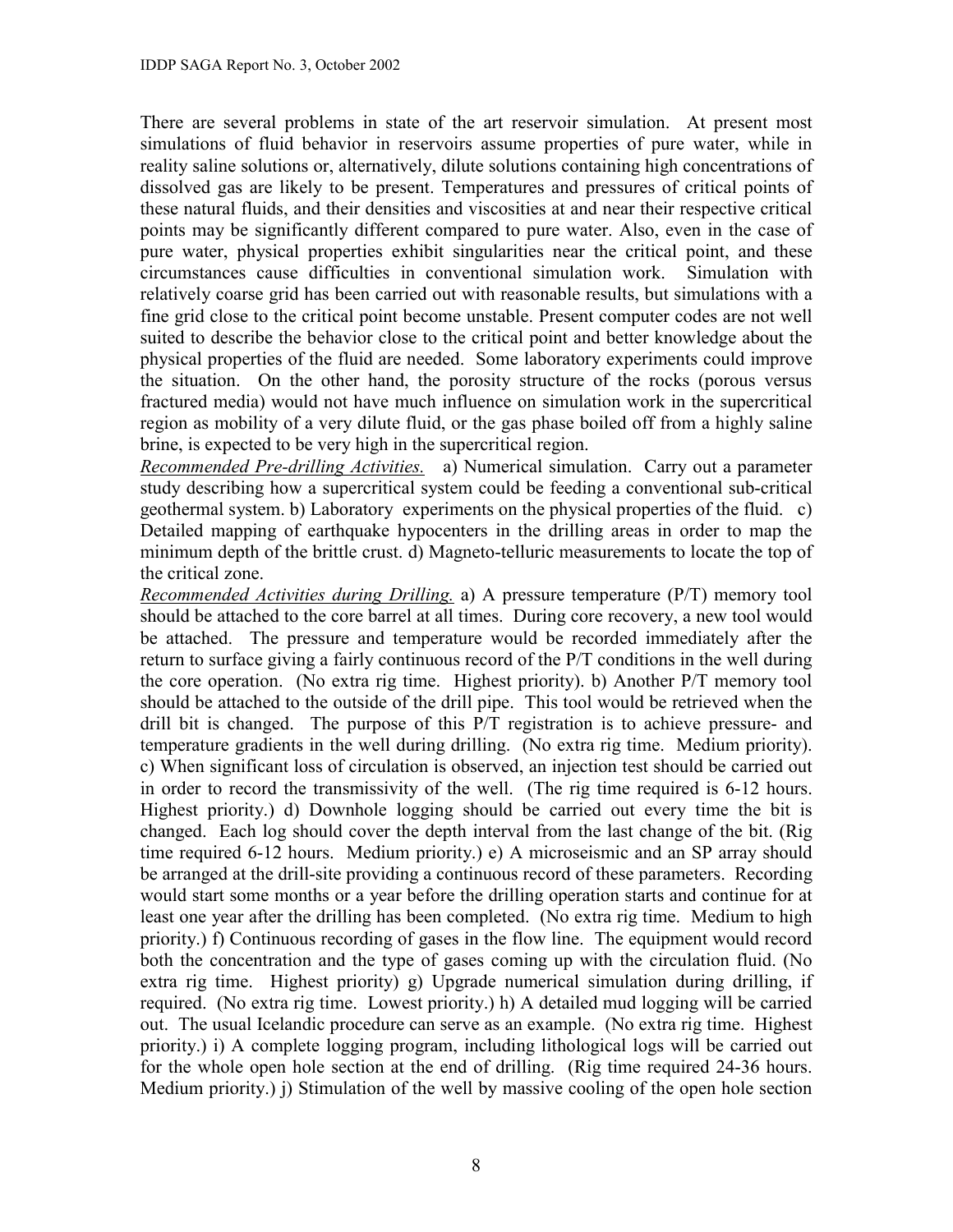and/or by placing a packer into the well and pumping water under pressure into the zone below the packer. (About two days of rig time required. Highest priority.) k) Repeat the wire line logging in order to detect any changing in the condition of the formation due to cooling of the well. (Rig time required 24-36 hours. Highest priority.) l) Vertical seismic profiling and walk away seismic profiling should be carried out in the cold well. (Rig time required 24-36 hours.)

*Recommended Post drilling activities.* a) Temperature and pressure logging during the thermal recovery of the well. The recovery time might be of the order of weeks or even months. Higher frequency of logging is required at the beginning of this time than in the end. These logs give the most reliable information about the location and the nature of the feed zones in the well. (Highest priority.) b) Recording in the seismic and the SP array should continue for about one year after the drilling has been completed. (Medium priority.) c) Down-hole fluid sampling can be done in connection to other logging activities performed at this time. (Lowest priority). d) The panel recommends strongly that "the pipe" (the pilot plant) will be constructed in such way that it can be heated by external source (induction heating?) and provided with sensors to monitor the temperature of "the pipe". By keeping the pipe at constant temperature above the critical point (say at 400°C), the formation of acid by hydrolysis reactions can be avoided. At the same time, keeping the pressure gradient from the bottom to the top of the pipe as small as possible will minimize the risk of scaling in the pipe.

## **REPORT OF THE PANEL ON TECHNICAL ISSUES**

This panel was concerned with drilling, well completion and sampling. It benefited from the extensive background provided during IDDP Workshop No. 1. Importantly, there do not appear to be any insuperable technical problems with completing either a pilot hole or a hole deep drilled from the surface to satisfy the scientific objectives of the IDDP.

The Workshop No. 1 recommended two different options for drilling and coring to a depth of 5000 m. Rough preliminary cost estimates for completing the Well Design A, the most expensive option, range between approximately US \$10 to \$15 million, including all the on site and downhole science, testing, and sampling. This well was designed for the collection of continuous core from a depth of 2400 to 5000 m. The well design and cost estimates were based on extensive experience in drilling geothermal wells in Iceland. The heavy casing needed by this option would require a rotary rig that is larger than that presently available in Iceland. Iceland Drilling Ltd. is evaluating a new rig for completing this work, that would have a capacity of 250 tons with a 1000 hp draw works and two 1000 hp pumps.

An overriding concern is the safety of any drilling into or near supercritical conditions. This concern was expressed in a discussion of the casing program as well as cycling the well during flow tests and attempts to acquire fluid samples. A number of options for sampling fluids from the well without flowing were discussed. These options included down-hole sampling devices as well as the growth of artificial fluid inclusions. At the Kakkonda hole in Japan ( $>$  500  $^{\circ}$  C), a form of reverse circulation drilling was used to acquire a fluid sample.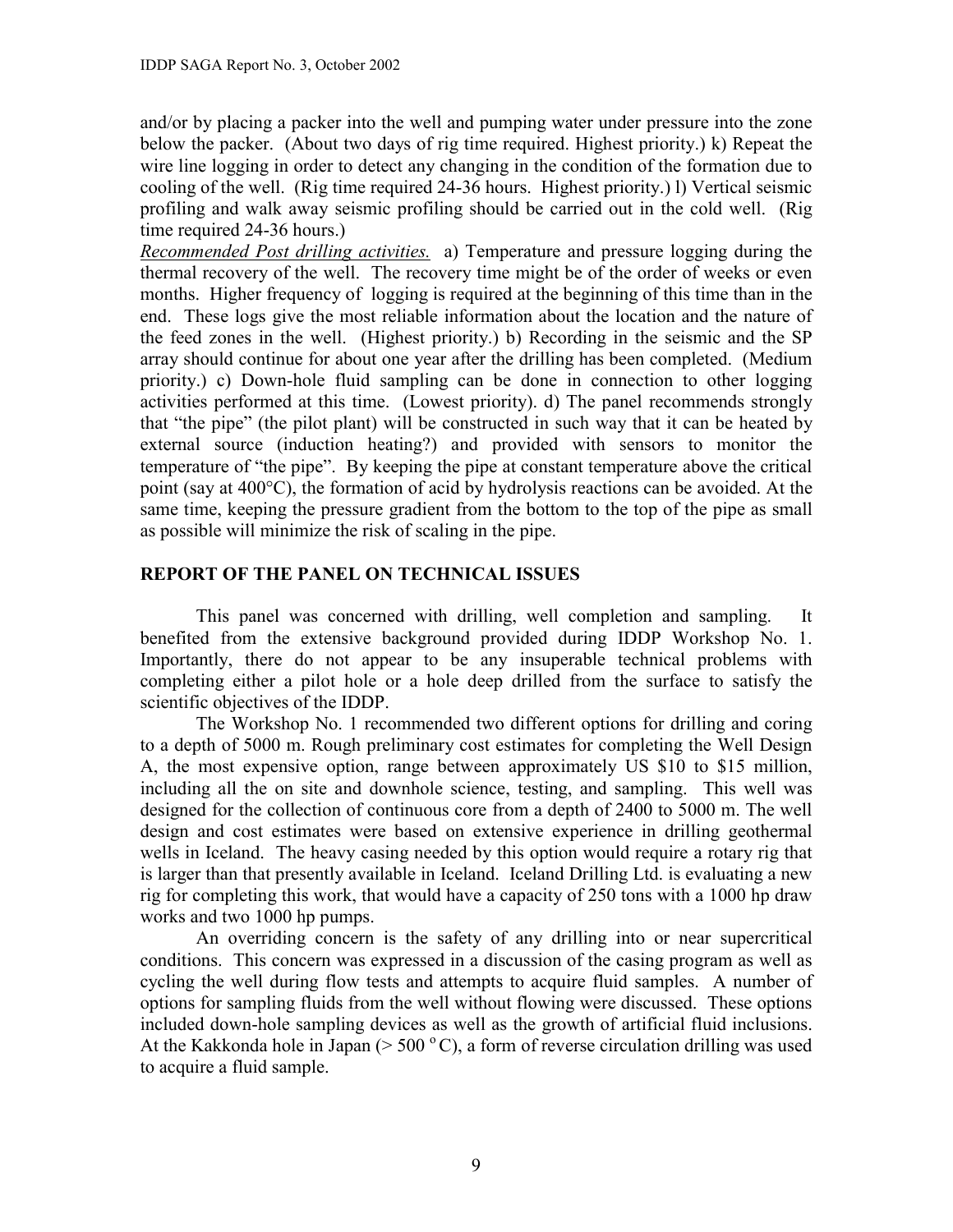Information on new technologies that could be of value for this project was presented. This included concepts of drilling with casing and of expandable casing. Expandable casing can be used to case a well without size reduction. This is accomplished by inserting casing through an existing string and then expanding the casing once it is in place. Similarly, the Sandia National Laboratory of the USA is working on the development of high-temperature tools for the geothermal industry. Some of these prototype tools could probably be made available for use in an IDDP well.

The high projected cost of the IDDP wells is of obvious concern. Additional recommendations from the scientific panels that a well be cored from the surface to TD would increase the drilling cost estimates. An alternative option is to enter an existing well and drill or core to a greater depth. This option could be considered as a "pilot hole" or "well of opportunity" since it would be testing coring and sampling technology in the pressure-temperature zones defined as being of highest scientific interest. The option has a cost advantage since much of the large diameter drilling and casing would already have been installed. The panel listed the wells that would potentially fulfill the role of a "well of opportunity" (Table 1).

The general condition of these wells and the willingness of energy companies to make such a well available to the IDDP needs to be addressed. According to the data listed in Table 1, the most likely candidate wells would be No. 18 at Krafla and NJ-12 at Nesjavellir. The relative merits of these options involve the present condition of the wells, their scientific advantages, and the need for permission by the owners for IDDP to gain access to the wells. Orkustofnun, the National Energy Authority of Iceland, was given the assignment of reviewing the files and making a recommendation to SAGA and to the Principal Investigators.

### **GENERAL CONSIDERATIONS AND FUTURE PLANS**

 If Deep Vision's long term goals of economic energy production and mineral extraction from supercritical geothermal resources are realized, the approach could improve the economics of high-temperature geothermal resources world-wide. This will require a great deal of technology development over the coming decades. However the first step is to drill in search of such supercritical fluids. The feasibility study, being carried out by the Orkustofnun and its subcontractors, appears to be well on track. The wide-ranging discussions at the workshop reassured participants that the IDDP wells can be drilled and sampled, using available technology and that exciting science of worldwide significance will result.

Discussions with representatives of Deep Vision were very productive. They reaffirmed the commitment of the consortium to the IDDP and their willingness to facilitate scientific studies. Meetings with the power companies will take place shortly to present the ideas discussed above and on site selection. Choice of the site for the first deep well will depend partly on business decisions on financing and partly on environmental permitting. However, the long term expectation is that deep wells will be drilled at all three sites by the power companies, and that these wells will be made available for deepening and coring for scientific studies. From a scientific viewpoint all three sites are appealing.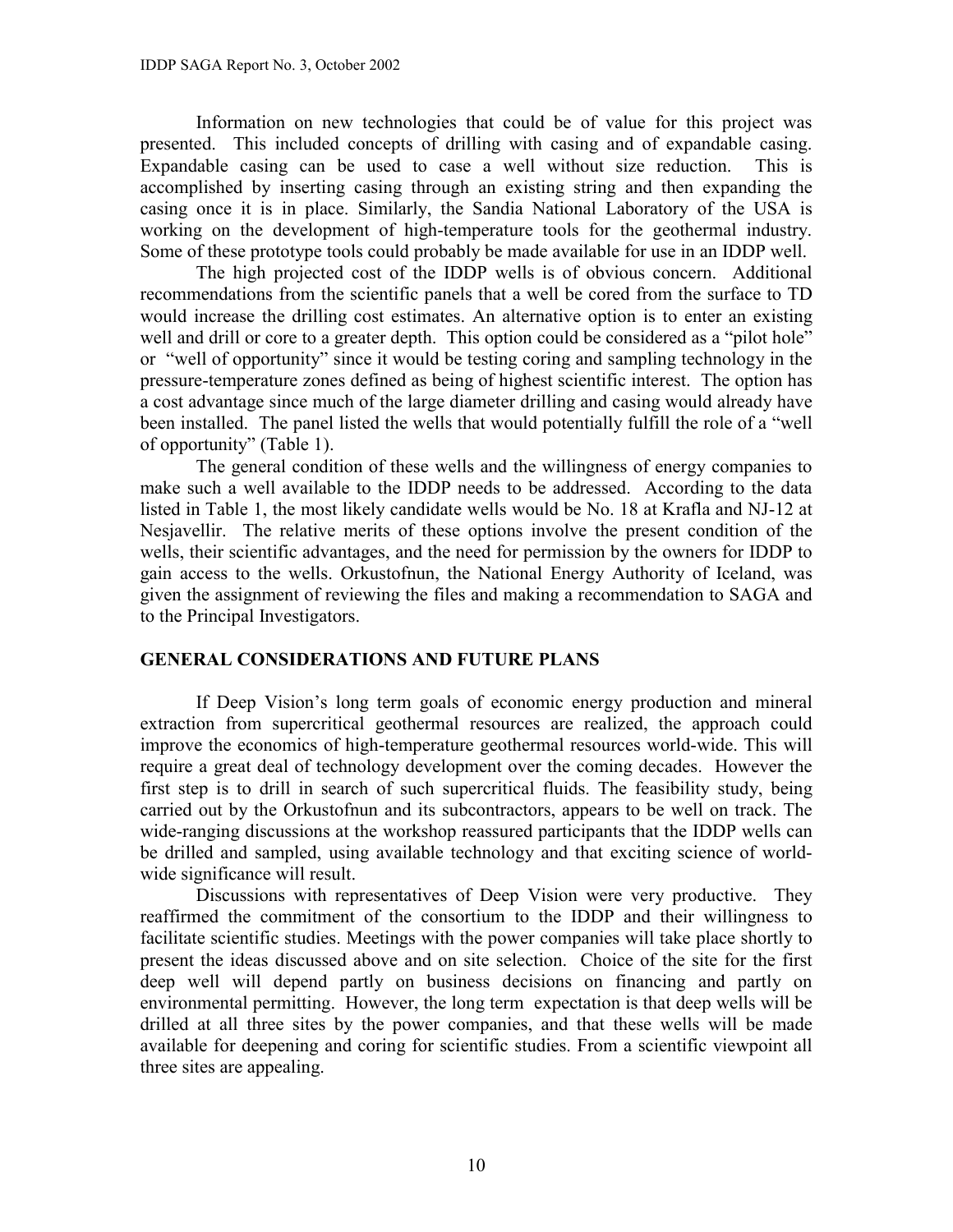This prospect opens up the opportunity for a comprehensive scientific program investigating the anatomy of a mid-ocean rift zone, by tying together land–based and ocean-based deep borehole studies with complementary geological and geophysical studies. At a meeting of the SAGA group at the conclusion of the Workshop, the following recommendations were made: 1) As a preliminary step we should consider the options of drilling a pilot hole or further drilling using existing holes. 2) Any preliminary work proposed should address the key scientific and technical issues that are important to our future program of deep (> 4km) drilling. 3) Such preliminary work would be a logical step in the development of the overall program.

| <b>FIELD</b>       | <b>WELL</b>               |                              | DEPTH (m) TEMP ( oC) CASING |                                                                                                       | <b>COMMENTS</b>                                                                                                     |
|--------------------|---------------------------|------------------------------|-----------------------------|-------------------------------------------------------------------------------------------------------|---------------------------------------------------------------------------------------------------------------------|
| <b>REYKJANES</b>   | 11                        | 2247                         | 320                         | 13-3/8" ~800 m<br>12-1/4" open                                                                        | Main feed @ 2200 m                                                                                                  |
|                    | 10                        | 2050                         | 320                         | 9-5/8" liner                                                                                          |                                                                                                                     |
| TROLLADYNGJATR-1   |                           | 2308                         | 325                         | 13-3/8"" to 750<br>9-5/8" liner to TD                                                                 | 1000-1600 entries<br>Poor producer                                                                                  |
| <b>SVARTSENGI</b>  | 6<br>12                   | 1998<br>1488                 | 240<br>236                  | 9 5/8" to 617<br>13 3/8" to 606                                                                       | No liner<br>No liner                                                                                                |
| <b>NESJAVELLIR</b> | 13,16,19<br>11<br>12      | 1400-2265<br>2265<br>1856    | >380                        | 325 @ 1500 9-5/8"" to 800<br>8-1/2" open w/ 7" liner<br>$9 - 5/8" < 600$<br>325 @ 1500 9-5/8" to 775m | All producing<br>gravel pack 1600-TD<br>New casing required<br>Not on production<br>Too far from plant              |
| <b>KRAFLA</b>      | 6<br>18<br>25<br>26<br>23 | 2200<br>2215<br>2200<br>2000 | 300<br>278<br>340<br>240    | 9-5/8" to 674m<br>$8-1/2$ " open to TD<br>9-5/8" to 1100<br>9-5/8 tp 600<br>8-1/2 open to 2000        | Damage @ 1200 m<br>Poor permeability<br>fish @ 1100 m<br>2000 m entry pH 2-4<br>above magma chamber<br>on injection |
| NAMAFJALL          | 4                         | 1130                         | 270                         |                                                                                                       | erupted tephra in 1977<br>cemented                                                                                  |

**Table 1 – Wells of opportunity for IDDP drilling in Iceland**